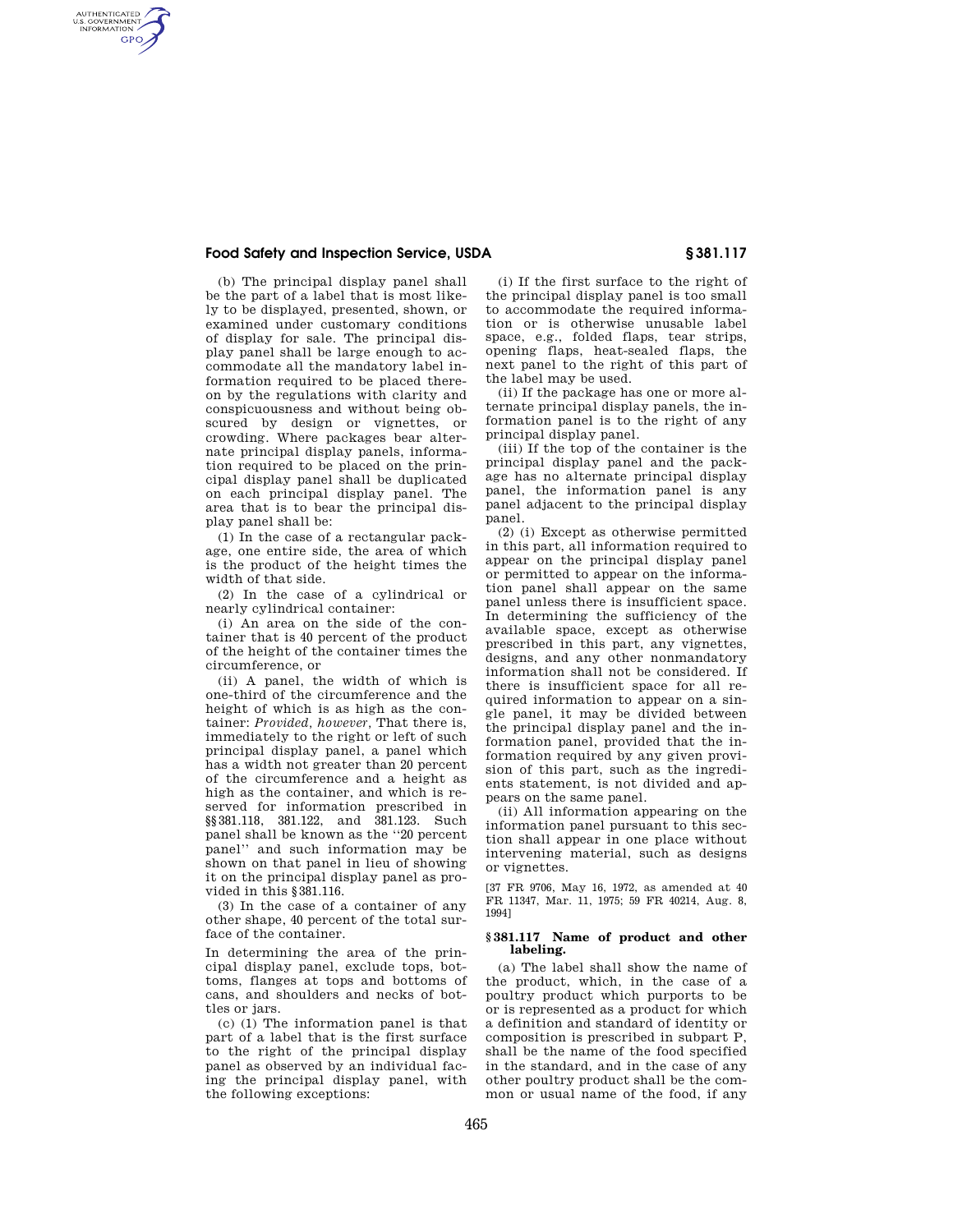there be, and if there is none, a truthful descriptive designation.

(b) The name of the product required to be shown on labels for fresh or frozen raw whole carcasses of poultry shall be in either of the following forms: The name of the kind (such as chicken, turkey, or duck) preceded by the qualifying term ''young'' or ''mature'' or ''old'', whichever is appropriate; or the appropriate class name as described in §381.170(a). The name of the kind may be used in addition to the class name, but the name of the kind alone without the qualifying age or class term is not acceptable as the name of the product, except that the name ''chicken'' may be used without such qualification with respect to a ready-to-cook pack of fresh or frozen cut-up young chickens, or a half of a chicken, and the name ''duckling'' may be used without such qualification with respect to a readyto-cook pack of fresh or frozen young ducks. The class name may be appropriately modified by changing the word form, such as using the term ''roasting chicken'', rather than ''roaster.'' The appropriate names for cut-up parts are set forth in §381.170(b). When naming parts cut from young poultry, the identity of both the kind of poultry and the name of the part shall be included in the product name. The product name for parts or portions cut from mature poultry shall include, along with the part or portion name, the class name or the qualifying term ''mature.'' The name of the product for cooked or heat processed poultry products shall include the kind name of the poultry from which the product was prepared but need not include the class name or the qualifying term ''mature.''

(c) Poultry products containing light and dark chicken or turkey meat in quantities other than the natural proportions, as indicated in Table 1 in this paragraph, must have a qualifying statement in conjunction with the name of the product indicating, as shown in Table 1, the types of meat actually used, except that when the product contains less than 10 percent cooked deboned poultry meat or is processed in such a manner that the character of the light and dark meat is not distinguishable, the qualifying

## **§ 381.117 9 CFR Ch. III (1–1–10 Edition)**

statement will not be required, unless the product bears a label referring to the light or dark meat content. In the latter case, the qualifying statement is required if the light and dark meat are not present in natural proportions. The qualifying statement must be in type at least one-half the size and of equal boldness as the name of the product; e.g., Boned Turkey (Dark Meat).

TABLE 1

| Label terminology                                                                                                                              | Percent light<br>meat                                                  | Percent<br>dark meat                                               |
|------------------------------------------------------------------------------------------------------------------------------------------------|------------------------------------------------------------------------|--------------------------------------------------------------------|
| Natural proportions<br>Light or white meat<br>Dark meat<br>Light and dark meat<br>Dark and light meat<br>Mostly white meat<br>Mostly dark meat | $50 - 65$<br>100<br>$51 - 65$<br>$35 - 49$<br>66 or more<br>34 or less | $50 - 35$<br>100<br>$49 - 35$<br>65-51<br>34 or less<br>66 or more |

(d) Boneless poultry products shall be labeled in a manner that accurately describes their actual form and composition. The product name shall specify the form of the product (e.g., emulsified, finely chopped, etc.), and the kind name of the poultry, and if the product does not consist of natural proportions of skin and fat, as they occur in the whole carcass, shall also include terminology that describes the actual composition. If the product is cooked, it shall be so labeled. For the purpose of this paragraph, natural proportions of skin, as found on a whole chicken or turkey carcass, will be considered to be as follows:

|        | Percent  |          |  |
|--------|----------|----------|--|
|        | Raw      | Cooked   |  |
| Turkey | 20<br>15 | 25<br>20 |  |

Boneless poultry product shall not have a bone solids content of more than 1 percent, calculated on a weight basis.

(e) On the label of any ''Mechanically Separated (Kind of Poultry) '' described in §381.173, the name of such product shall be followed immediately by the phrase: ''with excess skin'' unless such product is made from poultry product that does not include skin in excess of the natural proportion of skin present on the whole carcass, as specified in paragraph (d) of this section. Appropriate terminology on the label shall